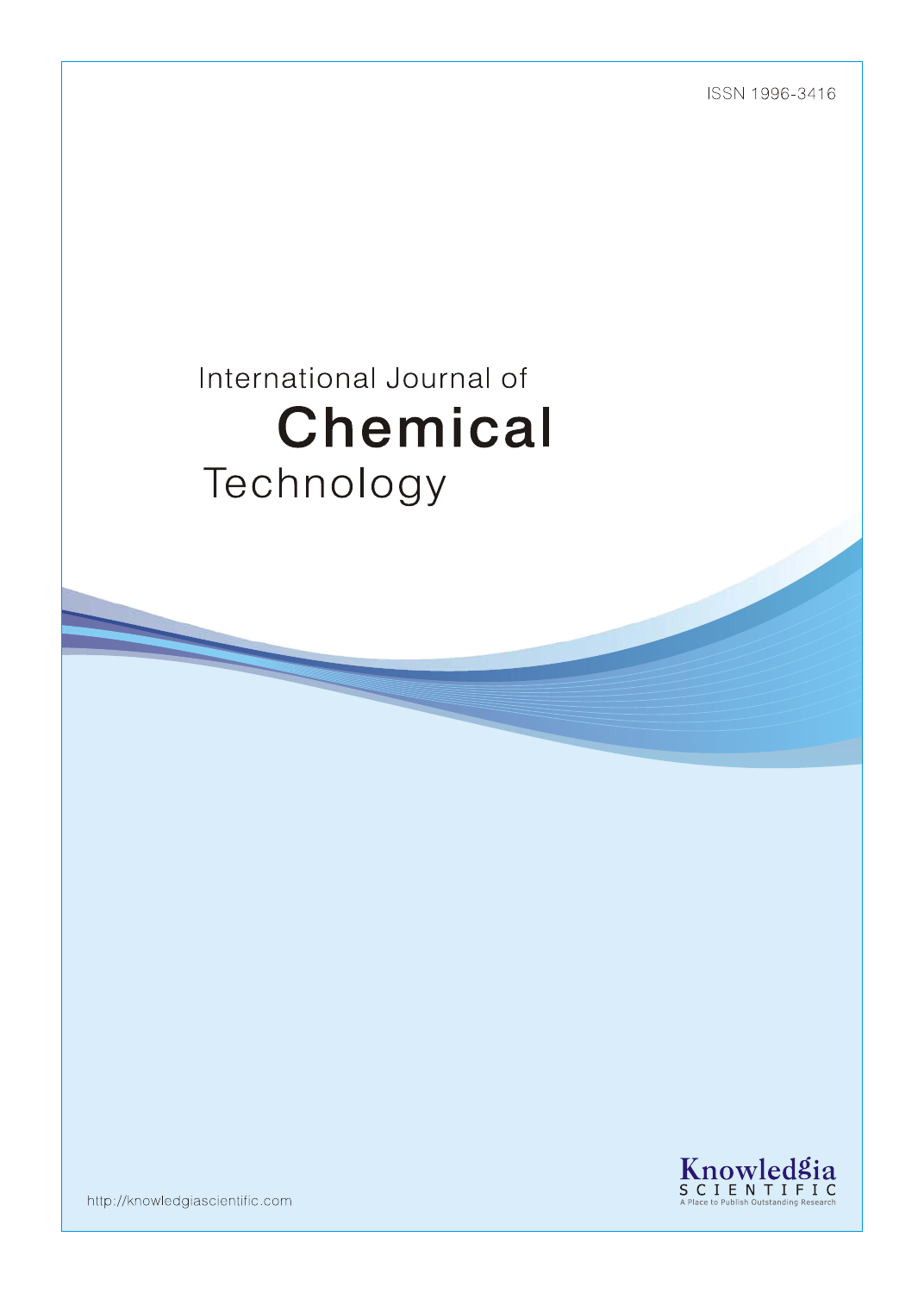

# **Assessment and Optimization of Conversion of** *L. siceraria* **Seed Oil into Biodiesel using CaO on Kaolin as Heterogeneous Catalyst**

<sup>1</sup>Aminu B. Muhammad, <sup>1</sup>Kabiru Bello, <sup>1</sup>Amamatu D. Tambuwal and <sup>2</sup>Adamu A. Aliero 1 Department of Pure and Applied Chemistry, Usmanu Danfodiyo University, Sokoto, Nigeria 2 Department of Biological Sciences, Usmanu Danfodiyo University, Sokoto, Nigeria

*Corresponding Author: Aminu B. Muhammad, Department of Natural Sciences, The Polytechnic of Sokoto State, Sokoto, Nigeria*

# **ABSTRACT**

Central composite response surface design was used to investigate and optimize the reaction conditions for conversion of *L. siceraria* seed oil into biodiesel with calcium oxide supported on kaolin as catalyst, whose concentration was held constant. The results (biodiesel yield) were fitted into a full quadratic model. Methanol to oil molar ratio and reaction time followed by temperature were found to be variably effective on the yield. The optimum and most economical condition for transesterification of *L. siceraria* oil to biodiesel was when the temperature, reaction time and methanol to oil molar ratio are held at 70.5°C, 60 min and 6.83, respectively. The model obtained has good predictive power. The catalyst was observed to be more effective in catalyzing the transesterification than either neat CaO or neat kaolin. The oil produced from the conversion process was found to meet most of the standard specifications set EU and ASTM.

**Key words:** Kaolin, calcium oxide, heterogeneous catalysis, biodiesel, *Lageneria siceraria*

# **INTRODUCTION**

Depletion of fossil fuel reserves coupled with their negative environmental impact have been impetus to increasing search for alternative renewable fuels, to complement or replace petrofuels (Agarwal *et al*., 2015; Atabani *et al*., 2012). Biodiesel, fatty acid methyl esters of seed oils and fats, has been found suitable for use as fuel in diesel engine (Atabani *et al*., 2012; Hoekman *et al*., 2012). It is renewable and produces much fewer harmful emissions than conventional petrodiesel (Dwivedi *et al*., 2011; Issariyakul *et al*., 2008). Thus, its significant utilization instead of petrodiesel would lead to a decrease of the carbon dioxide, sulfur dioxide, unburned hydrocarbon and particulate matter emissions (Antolin *et al*., 2002).

However, in spite of these favorable attributes, the economic aspect of biodiesel production is the major barrier to its worldwide commercialization. The cost of biodiesel production is highly dependent on the cost of feedstock, which accounts for 60-80% of the cost of the finished product (Gui *et al*., 2008; Haas, 2005b; Singh and Singh, 2010). Partially or fully refined edible vegetable oils, such as soybean, rapeseed-and sunflower oils, are the predominant feedstock for biodiesel production (Haas, 2005a), which obviously results in the high price of biodiesel. Therefore, exploring ways to reduce the cost of the raw material is of great interest. Consequently, inedible oils are now being sought, from algae (Galadima and Muraza, 2014) as well as other crops and sources (Ashraful *et al*., 2014; Koh and Ghazi, 2011; Zhang *et al*., 2014), to help reduce the cost of biodiesel thereby making it competitive to petrodiesel (Haas, 2005b). In particular,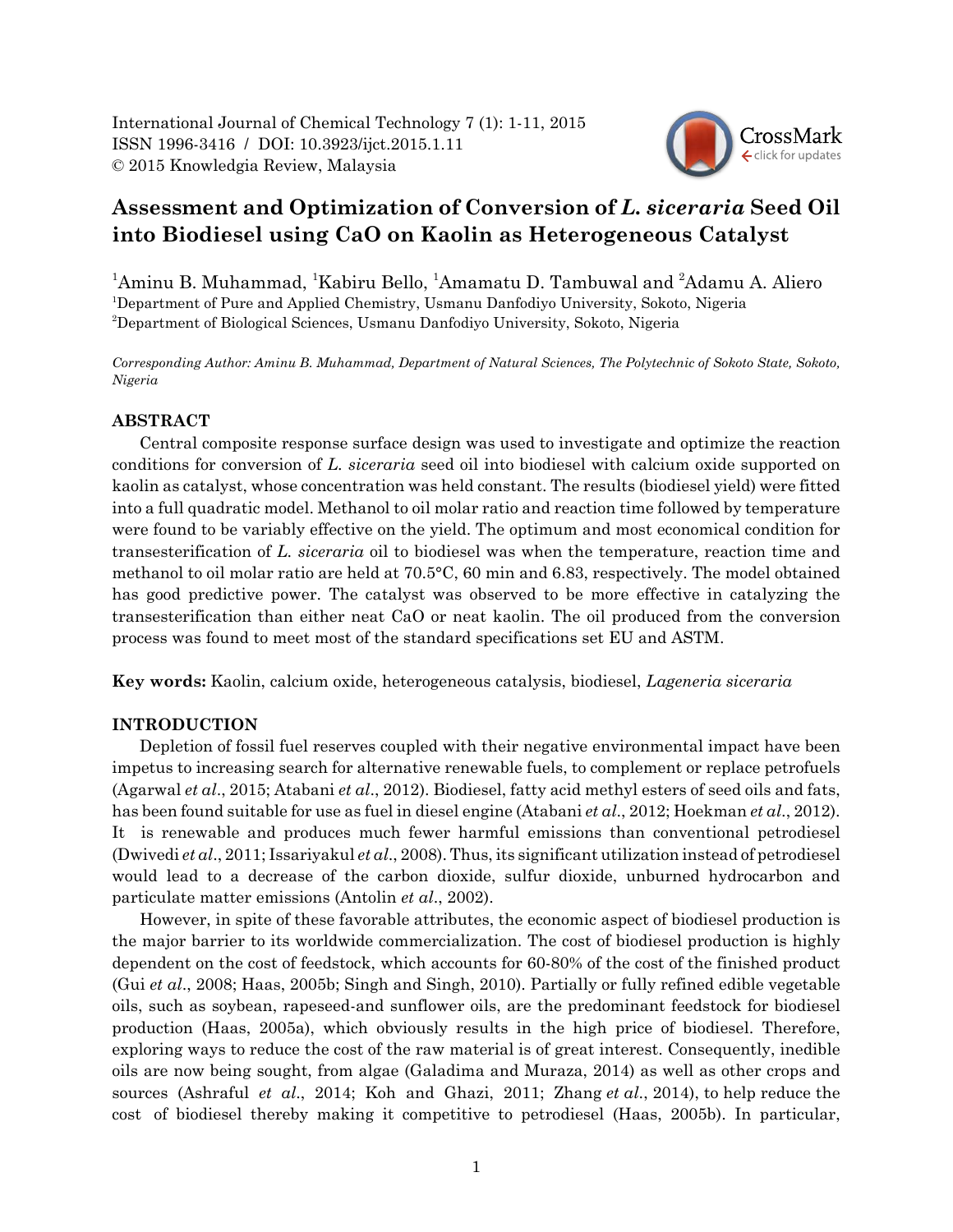*Lageneria siceraria* species (including Calabash) are among the cultivated crops in the northwestern region of Nigeria that have no established large scale application. It has relatively short maturity time of about 3-4 months and produces large amount seeds with up to 50% inedible oil content and thus with stable price that may not subject to distortion by food prices.

Currently, the main process for the synthesis of biodiesel is the transesterification of vegetable oils using a strong base as homogeneous catalyst. However, this process presents some disadvantages, as it requires the use of relatively large amount of unrecoverable catalyst with consequent generation of waste/liquor which has to be treated (Daud *et al*., 2015) and the purification of glycerine. These aspects also play important roles in the economy of the process (Ramos *et al*., 2008), hence the growing interest on heterogeneous catalysts (Boon-anuwat *et al*., 2015; Borges and Diaz, 2012), which have generally found to be environmentally benign process and significantly reduce production cost of biodiesel (Kim *et al*., 2004; Sharma *et al*., 2011).

Recently, several studies on the transesterification of triglycerides have been conducted using heterogeneous catalysts, such as supported CaO (Kouzu and Hidaka, 2012; Yan *et al*., 2008),  $(CH_3CH_2O)_2$  Ca (Li and Rudolph, 2007), MgO-functionalized mesoporous catalyst (Li and Rudolph, 2007), MgO loaded KOH (Ilgen and Akin, 2009) and zeolites (Brito *et al*., 2007) among many others (Chouhan and Sarma, 2011; Gurunathan and Ravi, 2015; Konwar *et al*., 2014; Sani *et al*., 2014; Zabeti *et al*., 2009). In this paper we report the performance of CaO/kaolin as heterogeneous catalyst in the transesterification of inedible *L. siceraria* seed oils.

#### **MATERIALS AND METHODS**

**Sampling and sample preparation:** *Lagenaria siceraria* (calabash) seeds were collected from Gummi in Gummi Local Government area of Zamfara State, Nigeria and were identified at the Botany Unit, Department of Biological Sciences, Usmanu Danfodiyo University, Sokoto. The seeds were dried and powdered for oil extraction. Kaolin, on the other hand, was obtained from a kaolin quarry at Kankara in Kankara Local Government area of Katsina State, Nigeria. The kaolin grounded into powder using mortar and pestle.

**Extraction of oils:** Oil from the powered seeds was extracted using Soxhlet extraction methods (60°C, 8 h) with n-hexane as a solvent after which the solvent was removed using a rotary evaporator (35°C, 30 mmHg). The percentage crude lipid yield was calculated from Eq. 1. The oil was stored at 20°C until required for experiments.

Crude lipid (%) = 
$$
\frac{\text{Weight of the extracted oil}}{\text{Weight of the sample}} \times 100
$$
 (1)

**Catalysts preparation:** Three different catalysts were used in this research and they were prepared as described below.

**Kaolin preparation:** Kaolin (~1000.0 g) was calcined (1000°C, 5 h) in a muffle furnace. After cooling, the kaolin was extracted with n-hexane using Soxhlet method ( $60^{\circ}$ C, 8 h), to remove soluble organic matter and dried (100°C, 5 h). The resulting kaolin was labeled CK.

**Preparation of CaO on kaolin:** CK (40.0 g) was added to  $\text{Na}_2\text{CO}_3$  solution (1 M, 100 cm<sup>3</sup>) in a beaker. The mixture was stirred for 30 min and  $\rm CaCl_2$  solution (1 M, 100 cm $^3$ ) was added slowly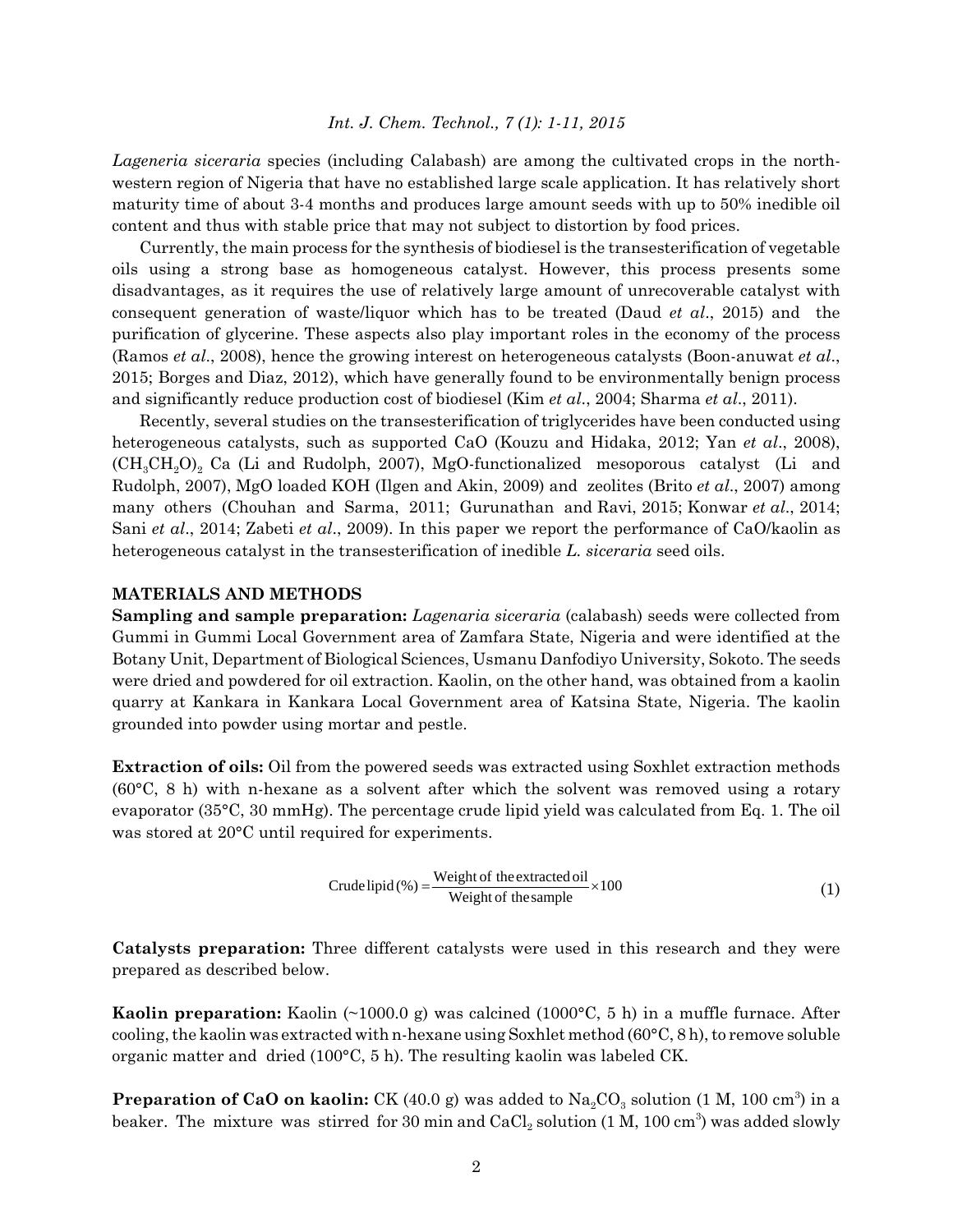while stirring. The mixture was filtered and the residue ( $CaCO<sub>3</sub>$  on kaolin) washed severally with distilled water, dried (110°C, 5 h) and then calcined (780°C, 8 h). This was labeled LK.

**Preparation of CaO:** The CaCl<sub>2</sub> solution  $(1 \text{ M}, 100 \text{ cm}^3)$  was added slowly  $\text{Na}_2\text{CO}_3$  solution  $(1 M, 100 cm<sup>3</sup>)$  in a beaker while stirring. The mixture was stirred for 30 min and then filtered through Whatman No. 1 filter paper. The residue  $(CaCO<sub>3</sub>)$  was washed severally with distilled water, dried (110°C, 5 h) and then calcined (780°C, 8 h). The final residue left (CaO) was stored in a glass bottle until required.

**Experimental design:** Response surface (Box-Behnken) statistical experimental design was employed in designing the experiments for determination of the optimal conditions for conversion of *L. siceraria* oil into biodiesel using calcium oxide on kaolin (LK) as catalyst. Three independent variables including reaction time, methanol to oil molar ratio and temperature, selected based preliminary experimental study, were investigated and optimized. Table 1 shows the levels of the factors employed in the design.

Each run was set in triplicate and all the runs were completely randomized to obtain a total of 45 runs (Table 2). The design and analysis, as well as optimization, of the results were done on MINITAB 15 statistical software platform.

**Description of experimental run:** The CK (0.5 g) catalyst was added to a known amount of methanol mixed with *L. siceraria* oil (100 g) in a flat bottom flask. The amount of methanol was chosen to get the desired molar methanol/oil ratio (Table 2). The mixture was refluxed at constant stirring speed and at a temperature and for a period of time as specified in the design matrix (Table 2). At the end of the reaction time, the biodiesel (yellowish upper layer) was recovered using a separating funnel after complete separation overnight under gravity. The spent catalyst was recovered from the bottom layer by centrifugation (4500 rpm, 10 min). The crude biodiesel in an evaporating dish, was heated on a water bath (90°C, 30 min) to remove the residual methanol. It was further purified by neutralization with dilute phosphoric acid (pH 4.0), washed with hot distilled water until the washed water has a pH of 7.0 and the residual water was removed by drying at  $100^{\circ}$ C over anhydrous Na<sub>2</sub>SO<sub>4</sub>. The biodiesel yield was calculated from Eq. 2 as follows:

Biodiesel yield (%) = 
$$
\frac{\text{Weight of the biological}}{\text{Weight of the oil}} \times 100
$$
 (2)

**Characterization of the catalysts:** The X-Ray Fluorescence (XRF) analysis was conducted on glass bits prepared from kaolin, fresh CK and spent CK catalysts. The sample of the catalyst, in the platinum crucibles, was calcined (950°C, 30 min) in a muffle furnace. Then the calcined sample  $(1.2 \text{ g})$  was mixed with a mixture Lithium borate and lithium bromide  $(8.4 \text{ g})$  as flux. The mixture was fed in Claisse machine to obtain a glass bit, which was then analysed on an X-ray fluorescence analyzer to obtain the percentage elemental composition of the samples.

Table 1: Levels of the transesterification condition variables used in the experimental design

| Variables                 | Coding       | Lower | Upper |
|---------------------------|--------------|-------|-------|
| Temperature $(^{\circ}C)$ | $\mathbf{m}$ | 60    | 120   |
| Time (min)                |              | 60    | 120   |
| Molar M/O ratio           |              |       |       |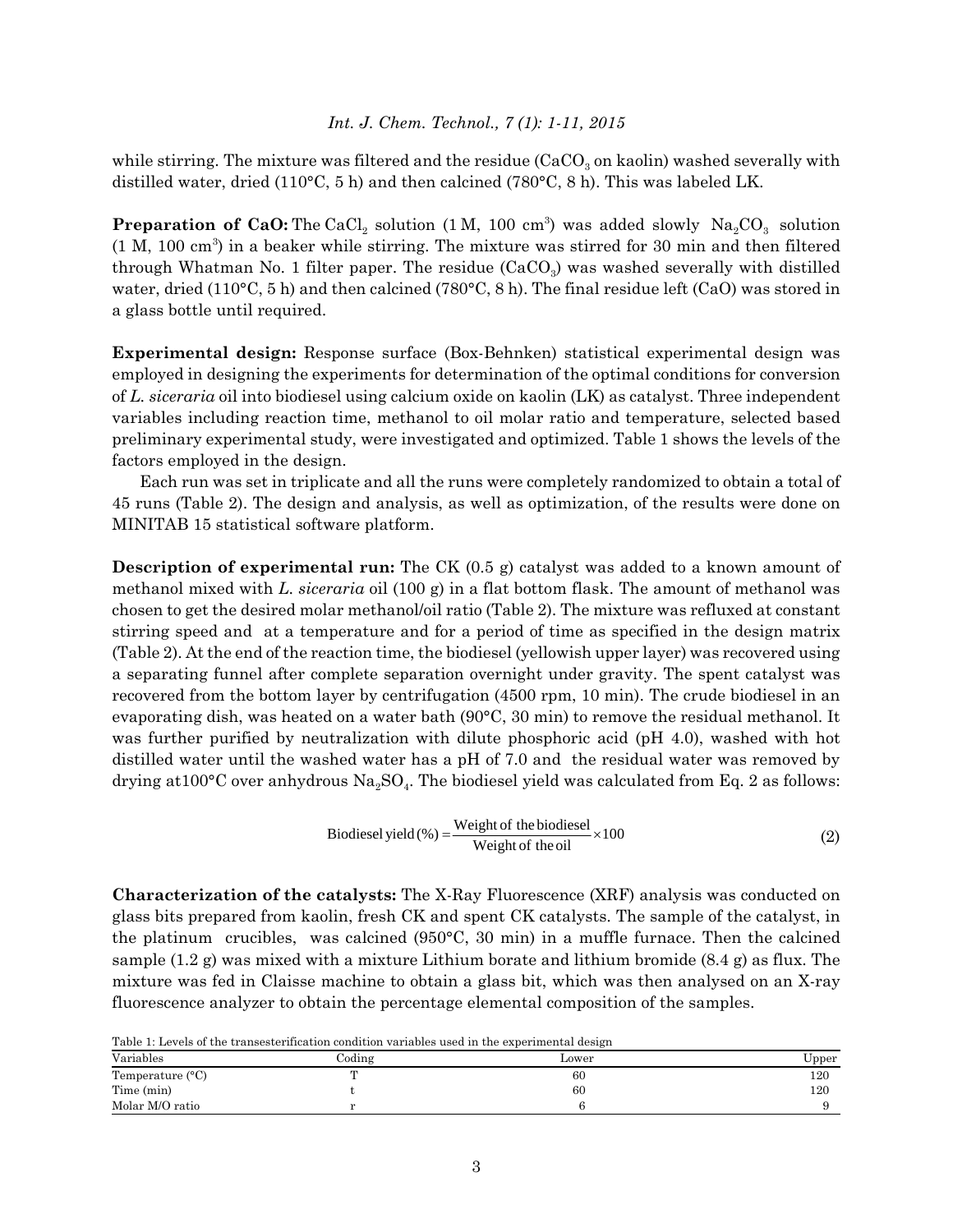| Run order       | $\rm Pt$ type    | <b>Blocks</b>  | Temp (T)  | Time (t)      | M/O(r)     | Yield (%)    |
|-----------------|------------------|----------------|-----------|---------------|------------|--------------|
| $\,1$           | $\,2$            | $\,1$          | 60        | $90\,$        | $9.0\,$    | $69.6\,$     |
| $\,2$           | $\,2$            | $\,1\,$        | 60        | 90            | 9.0        | 68.0         |
| 3               | $\,2$            | $\,1\,$        | 120       | 90            | $6.0\,$    | $82.1\,$     |
| $\overline{4}$  | $\,2$            | $\,1\,$        | 60        | 90            | $6.0\,$    | 73.9         |
| 5               | $\,2$            | $\,1\,$        | 90        | 60            | 9.0        | 79.0         |
| $\,6$           | $\,2$            | $\,1$          | 120       | 120           | $7.5\,$    | 81.6         |
| 7               | $\boldsymbol{0}$ | $\,1$          | 90        | $90\,$        | 7.5        | $81.3\,$     |
| 8               | $\,2$            | $1\,$          | 60        | 120           | 7.5        | 83.1         |
| $9\phantom{.0}$ | $\,2$            | $\,1$          | 60        | 90            | 9.0        | 77.7         |
| 10              | $\,2$            | $\,1$          | 120       | 120           | $7.5\,$    | $79.1\,$     |
| 11              | $\boldsymbol{0}$ | $\,1$          | 90        | 90            | 7.5        | 84.1         |
| 12              | $\,2$            | $\,1$          | 90        | 120           | 9.0        | 85.9         |
| 13              | $\,2$            | $\,1$          | 120       | 90            | 9.0        | 82.8         |
| 14              | $\,2$            | $\,1$          | 90        | 60            | 6.0        | $82.6\,$     |
| 15              | $\,2$            | $\,1$          | 90        | 120           | $6.0\,$    | 84.5         |
| 16              | $\,2$            | $\,1\,$        | 120       | 60            | 7.5        | $85.0\,$     |
| 17              | $\boldsymbol{0}$ | $1\,$          | 90        | 90            | 7.5        | 82.7         |
| 18              | $\overline{2}$   | $\,1\,$        | 90        | 60            | $9.0\,$    | $80.7\,$     |
| 19              | $\,2$            | $\,1$          | 90        | 120           | $6.0\,$    | 86.9         |
| $20\,$          | $\,2$            | $\,1$          | 120       | 90            | 9.0        | 80.7         |
| 21<br>$22\,$    | $\,2$<br>$\,2$   | $\,1$<br>$\,1$ | 60<br>120 | $120\,$<br>60 | 7.5        | 89.1<br>83.3 |
| 23              | $\,2$            | $\,1$          | 60        | 60            | 7.5<br>7.5 | 89.4         |
| 24              | $\overline{2}$   | $\,1$          | 60        | 60            | 7.5        | 88.7         |
| 25              | $\,2$            | $\,1$          | $120\,$   | 60            | 7.5        | 84.4         |
| 26              | $\,2$            | $\,1$          | 90        | $120\,$       | $6.0\,$    | $84.5\,$     |
| 27              | $\boldsymbol{0}$ | $\,1\,$        | 90        | 90            | $7.5\,$    | 83.6         |
| 28              | $\boldsymbol{0}$ | $\,1$          | 90        | 90            | 7.5        | $83.6\,$     |
| 29              | $\,2$            | $\,1$          | 90        | 60            | 6.0        | $82.8\,$     |
| 30              | $\boldsymbol{0}$ | $\,1$          | 90        | 90            | $7.5\,$    | 84.5         |
| 31              | $\,2$            | $\,1$          | 120       | 90            | $9.0\,$    | $81.2\,$     |
| $32\,$          | $\,2$            | $\,1$          | 60        | 60            | $7.5\,$    | $83.5\,$     |
| 33              | $\overline{2}$   | $\,1$          | 60        | 90            | $6.0\,$    | 86.9         |
| 34              | $\boldsymbol{0}$ | $\,1$          | 90        | 90            | $7.5\,$    | 82.7         |
| 35              | $\,2$            | $\,1$          | 120       | 120           | 7.5        | 80.4         |
| 36              | $\overline{2}$   | $\,1$          | 60        | 120           | 7.5        | 81.1         |
| 37              | $\,2$            | $\,1$          | 60        | 90            | $6.0\,$    | $75.1\,$     |
| 38              | $\,2$            | $\,1$          | 90        | 60            | 6.0        | $82.7\,$     |
| 39              | $\,2$            | $\,1\,$        | 90        | 120           | 9.0        | $81.1\,$     |
| 40              | $\,2$            | $\,1\,$        | 120       | 90            | 6.0        | 83.1         |
| 41              | $\,2$            | $1\,$          | 90        | 60            | 9.0        | 80.3         |
| 42              | $\,2$            | $\,1\,$        | 90        | 120           | 9.0        | 84.0         |
| 43              | $\mathbf{0}$     | $\,1$          | 90        | 90            | $7.5\,$    | $83.6\,$     |
| 44              | $\boldsymbol{0}$ | $\,1\,$        | 90        | 90            | $7.5\,$    | $82.9\,$     |
| 45              | $\overline{2}$   | $\mathbf{1}$   | 120       | 90            | $6.0\,$    | 82.7         |

# **RESULTS AND DISCUSSION**

The results of biodiesel yield obtained from experimental runs conducted are presented in Table 2. The results show that the yield obtained within the condition investigated vary within a fairly narrow range of  $\pm$ 4.22% with minimum and maximum yields of 68.0 and 89.0%, respectively and the average yield of 82.14%.

**Effect of the variables on the conversion process:** Four main factors are known to affect biodiesel yield namely methanol/oil molar ration, temperature, reaction time and catalyst concentration (Freedman *et al*., 1984; Leung and Guo, 2006; Leung *et al*., 2010). The statistical effects of these variables in transesterification of *L. siceraria* seed oil with CaO/kaolin as catalyst are summarized in Table 3. The yield was fitted into a model consisting of linear, square and interaction terms. Table 3 shows that all the interaction and linear terms are statistically not significant (p>0.05) while two ( $t^2$  and  $r^2$ ) out of the three square terms are significant with p<0.05.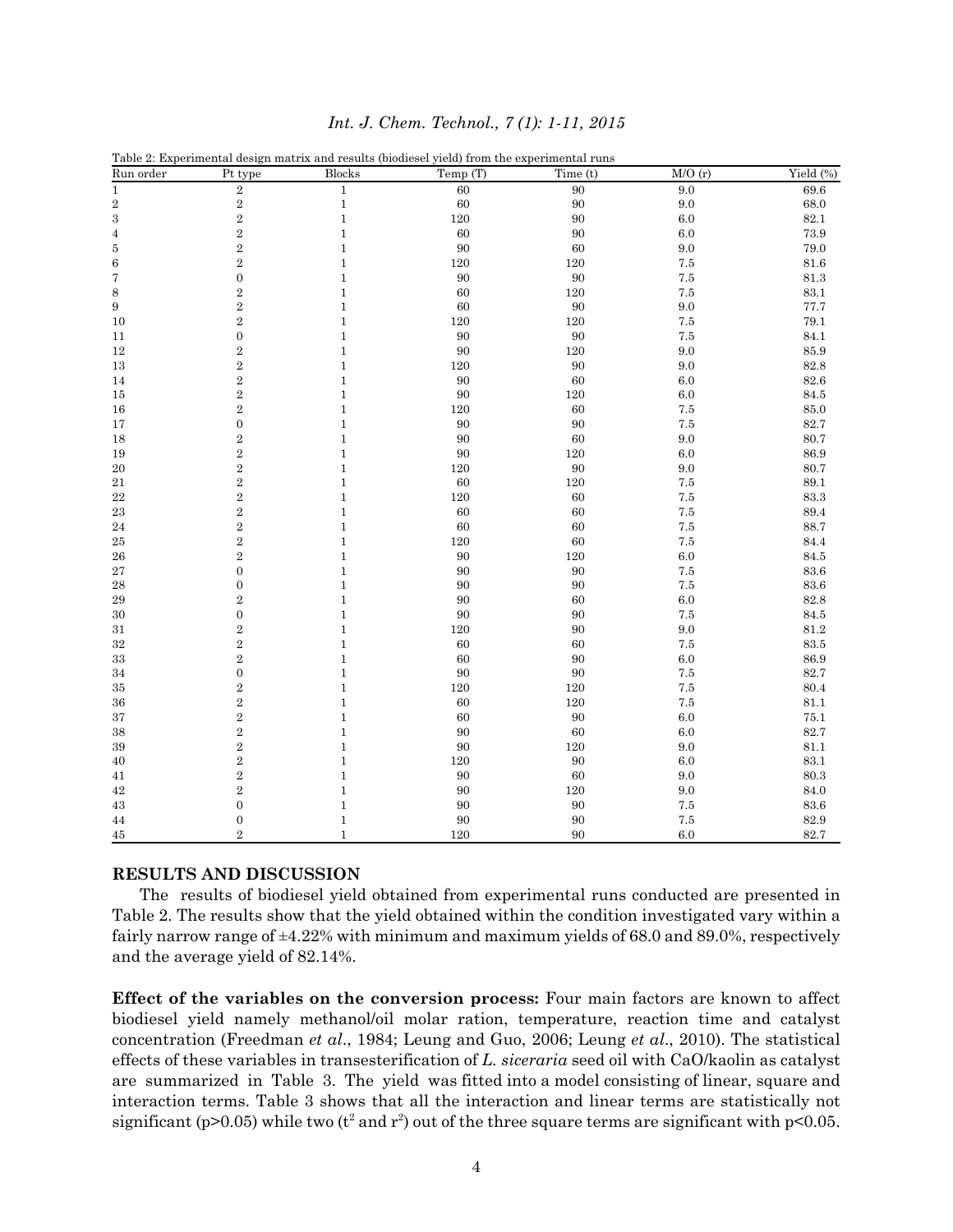| Table 3: Results from analysis of variance for yield (%) |    |         |         |        |       |       |
|----------------------------------------------------------|----|---------|---------|--------|-------|-------|
| Sources                                                  | DF | Seq SS  | Adj SS  | Adj MS | F     | P     |
| Regression                                               | 9  | 308.738 | 308.738 | 34.304 | 2.53  | 0.024 |
| Linear                                                   | 3  | 73.648  | 111.311 | 37.104 | 2.74  | 0.058 |
| Temp (T)                                                 |    | 17.170  | 3.626   | 3.626  | 0.27  | 0.608 |
| Time (t)                                                 |    | 0.050   | 41.081  | 41.081 | 3.03  | 0.091 |
| M/O(r)                                                   |    | 56.427  | 45.319  | 45.320 | 3.34  | 0.076 |
| Square                                                   | 3  | 208.100 | 208.100 | 69.367 | 5.12  | 0.005 |
| Temp*Temp $(T^2)$                                        |    | 32.119  | 32.590  | 32.590 | 2.40  | 0.130 |
| Time*Time $(t^2)$                                        |    | 85.569  | 72.106  | 72.106 | 5.32  | 0.027 |
| $M/O^*M/O(r^2)$                                          |    | 90.411  | 90.411  | 90.411 | 6.67  | 0.014 |
| Interaction                                              | 3  | 26.991  | 26.991  | 8.997  | 0.66  | 0.580 |
| Temp*Time $(T t)$                                        |    | 0.907   | 0.908   | 0.908  | 0.07  | 0.797 |
| Temp* $M/O(Tr)$                                          |    | 25.230  | 25.230  | 25.230 | 1.86  | 0.181 |
| Time* $M/O(tr)$                                          |    | 0.853   | 0.853   | 0.853  | 0.06  | 0.803 |
| Residual Error                                           | 35 | 474.613 | 474.613 | 13.560 |       |       |
| Lack-of-Fit                                              | 3  | 230.024 | 230.024 | 76.675 | 10.03 | 0.000 |
| Pure error                                               | 32 | 244.589 | 244.589 | 7.643  |       |       |
| Total                                                    | 44 | 783.351 |         |        |       |       |

*Int. J. Chem. Technol., 7 (1): 1-11, 2015*

Table 4: Estimated regression coefficients for yield (%)

| Terms             | Coef      | SE coef | $\mathbf{r}$ |       |
|-------------------|-----------|---------|--------------|-------|
| Constant          | 47.8653   | 40.3053 | 1.188        | 0.243 |
| Temp (T)          | 0.1571    | 0.3038  | 0.517        | 0.608 |
| Time (t)          | $-0.5287$ | 0.3038  | $-1.741$     | 0.091 |
| M/O(r)            | 14.5907   | 7.9812  | 1.828        | 0.076 |
| Temp*Temp $(T^2)$ | $-0.0019$ | 0.0012  | $-1.550$     | 0.130 |
| Time*Time $(t^2)$ | 0.0028    | 0.0012  | 2.306        | 0.027 |
| $M/O^*M/O(r^2)$   | $-1.2698$ | 0.4917  | $-2.582$     | 0.014 |
| Temp*Time $(T t)$ | $-0.0003$ | 0.0012  | $-0.259$     | 0.797 |
| Temp* $M/O(Tr)$   | 0.0322    | 0.0236  | 1.364        | 0.181 |
| Time* $M/O(tr)$   | 0.0059    | 0.0236  | 0.251        | 0.803 |

The statistical insignificance of some of the terms investigated is due to the significantly large experimental error involved compared to the effect of the factors under investigation (Table 3). The effects of the variables are relatively small within the levels of the variable investigated. Nevertheless, the practical effects of the variables can be observed from the contour plots.

Table 4 shows the estimated coefficients of the respective terms of the fitted model. As observed from the ANOVA results (Table 3) only coefficients of two quadratic terms, namely  $t^2$  and  $r^2$ , are statistically significant (p<0.05). It should however be noted that, with coefficient of regression  $(\mathbb{R}^2)$ of only 0.394, only about 40% of the data is described by the model hence the statistically significant lack-of-fit (p<0.005). Furthermore, although eliminating the statistically insignificant terms from the model, makes the model less cumbersome (Eq. 3) and the lack-of-fit statistically insignificant ( $p = 0.114$ ), the coefficient of regression ( $\mathbb{R}^2$ ) is reduced to 0.29.

$$
Yield = 45.995 - 0.5382t + 17.144r + 0.003t^2 - 1.211r^2
$$
\n(3)

Figure 1 contains contour plots showing how any two of the three factors investigated affect biodiesel yield while the third is held constant at the mid-value. High yields (>85%) are obtained at temperatures higher than 75°C when the reaction time is either 60-66 min or greater than 115 min (Fig. 1). A similar pattern is also displayed by r (M/O) against t (reaction time). Biodiesel yields above 85% are obtained at M/O values of about 6.2-7.8, when the reaction time is either below 66 or above 215 min, when the reaction time is between 66-115 min, lower yields are obtained irrespective of the levels of the reaction temperature and M/O. This is further confirmed by Fig. 1c: with the reaction time held at 90 min, the highest yield obtainable is 80.0-82.5%. It is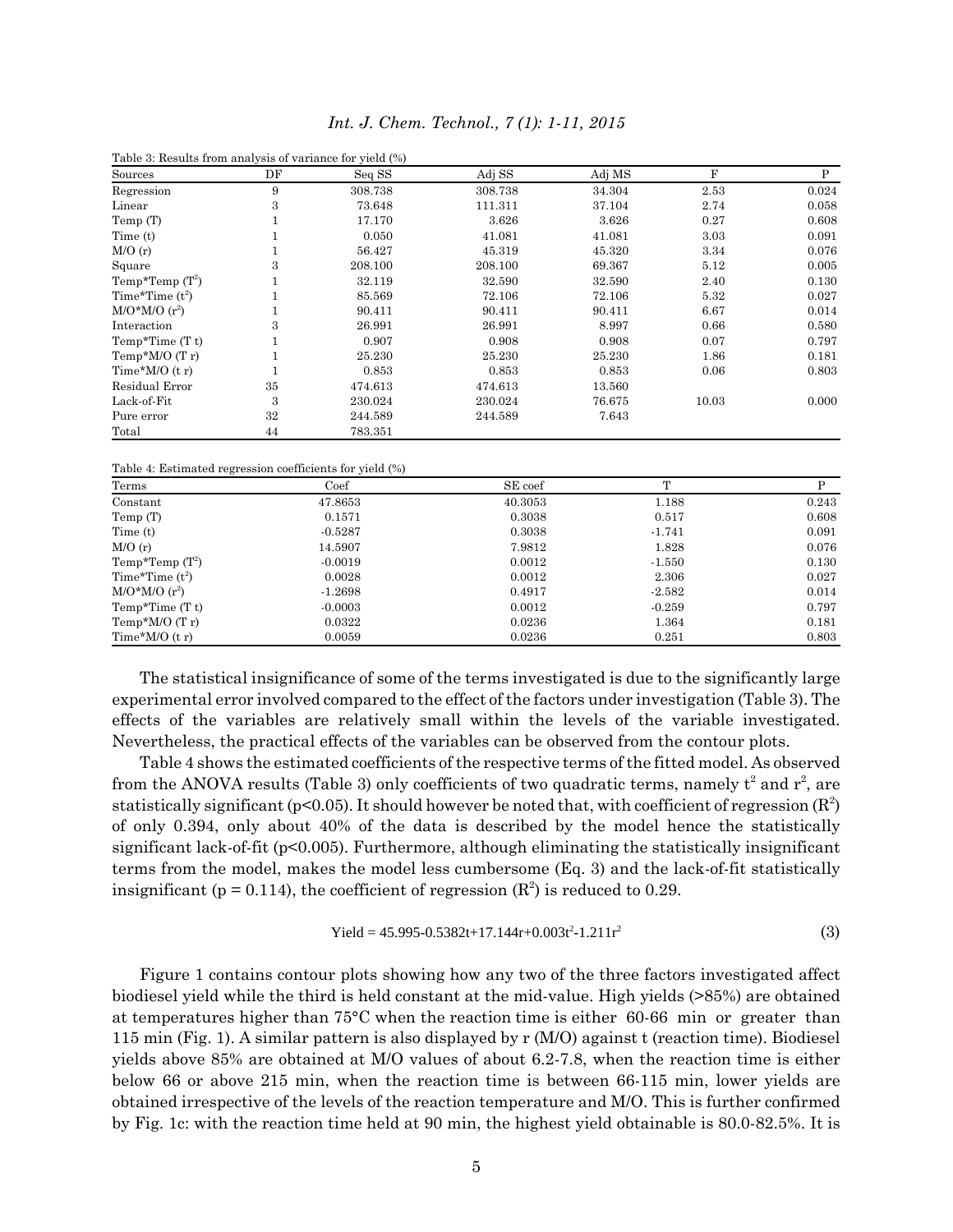*Int. J. Chem. Technol., 7 (1): 1-11, 2015*



Fig. 1(a-c): Contour plots showing the effect of pairs of the factors on biodiesel yield when the third factor held constant, (a) Time\*Temp, (b) M/O\*Temp and (c) M/O\*Time

also interesting to note that from both Fig. 1b and c, high (or <6.2) M/O results in relatively low yields irrespective of the levels of the reaction time and temperature. Although, interesting, it not clear, why the biodiesel yield decreases between 66 and 115 min after the reaction started.

To further gauge the effect of temperature and M/O, the reaction time is held at its lowest possible level of 60 min (Fig. 2). From the figure, higher yields (>86%) are obtained at temperatures between 88-108°C, when the M/O ratio is about 7.

**Optimization of biodiesel yield:** Optimization of the results using Minitab Response Optimizer facility gives six local solutions and one global solution (Table 5). All the solutions have M/O levels vary within relatively narrow range of 7.26±0.36 in agreement with observations from contour plots (Fig. 2). Reaction temperature and time however show significant variations amongst the solutions. As observed from Fig. 1, high yields are obtained at either low (60 min) or high (120 min) reaction times and temperatures above 70°C. However, taking process economics into consideration, solutions that require high temperatures and /or long reaction time are impractical. This eliminates solution 1 to solution 5 as economically more viable process conditions. Furthermore, global solution has the highest desirability (23.5%) and thus, gives highest yield (86.2%) compared to solution 6 (0.4 and 85.0%, respectively), the later operates at significantly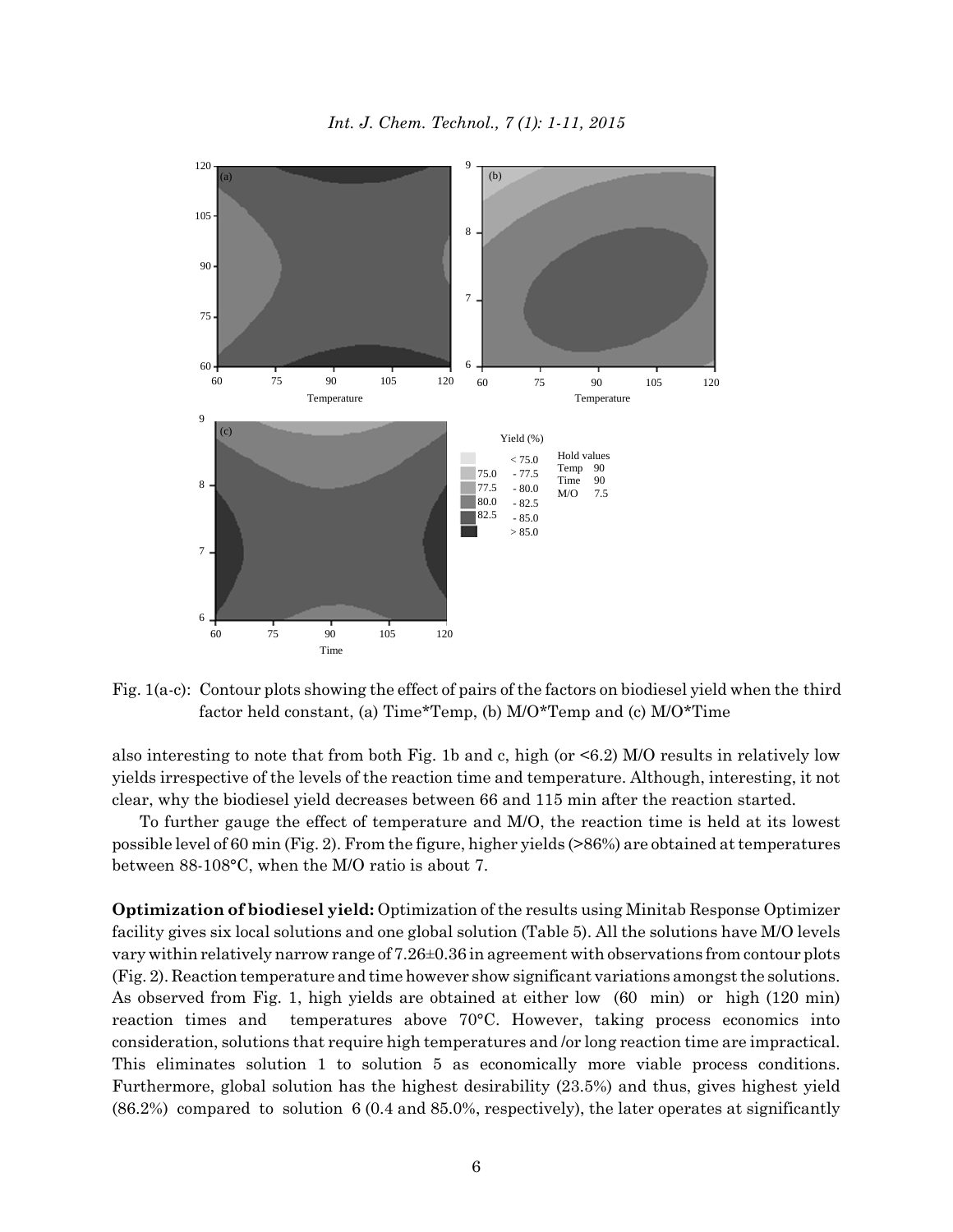

Fig. 2: Contour plot of M/O versus reaction temperature with the reaction time held at 60 min

| $T (^{\circ}C)$ | t (min) |      | Yield (%) | Desirability (%) |
|-----------------|---------|------|-----------|------------------|
| 96.36           | 60      | 7.12 | 86.2      | 23.5             |
| 119.98          | 60      | 7.64 | 85.2      | 3.4              |
| 114.02          | 120     | 7.49 | 85.1      | 1.7              |
| 114.25          | 120     | 7.59 | 85.1      | 1.0              |
| 69.96           | 120     | 6.89 | 85.0      | 0.4              |
| 70.49           | 60      | 6.83 | 85.0      | 0.4              |
| 96.36           | 60      | 7.12 | 86.2      | 23.5             |
|                 |         |      |           |                  |

Table 5: Results of optimization of biodiesel yield

T: Temperature, t: Time and e: M/O ratio

| Table 6: Relative biodiesel yields of from heterogeneous transesterification of Lageneria siceraria seed oil using different catalysts |        |           |  |                        |                     |  |
|----------------------------------------------------------------------------------------------------------------------------------------|--------|-----------|--|------------------------|---------------------|--|
| Catalysts                                                                                                                              | T (°C) | $t$ (min) |  | Experimental field (%) | Predicted yield (%) |  |
| CaO, KO                                                                                                                                | 60     | 60        |  | $65.40 \pm 0.12$       |                     |  |
| Kaolin, CK                                                                                                                             | 60     | 60        |  | $71.80 \pm 0.12$       |                     |  |
| CaO/Kaolin, LK                                                                                                                         | 60     | 60        |  | $83.90 \pm 0.10$       | 85.17               |  |
| ___<br>$\sim$                                                                                                                          | ______ |           |  |                        |                     |  |

T: Temperature, t: Time and e: M/O ratio

lower temperature. The global solution requires an increase in temperature by up to 36.7% relative to solution 6, with added advantage of increased biodiesel yield of only about 1.4%. It may therefore be more economical to operate at conditions provided by solution 6 than at those provided by the global solution.

Table 6 compares the biodiesel yields obtained from transesterification of *L. siceraria* seed oil under the same condition but using different catalysts namely CaO, kaolin and CaO/kaolin. ANOVA reveals that the three yields are statistically different from each other. It is evident from the table that loading CaO on kaolin appears to significantly improve the catalytic activity of the CaO in agreement with previous observation that  $Al_2O_3$  and  $SiO_2$  supported CaO exhibit more catalytic activity than neat CaO (Albuquerque *et al*., 2008; Umdu *et al*., 2009). This may partly due to increased basic site density and strength (Albuquerque *et al*., 2008) possibly associated with increased surface area and more importantly due to the intrinsic catalytic activity of the kaolin which appears to be even more catalytically active than the neat CaO (Table 6).

The relatively low activity of neat CaO compared to findings by other workers (Granados *et al*., 2007; Kouzu *et al*., 2008, 2009; Liu *et al*., 2008) might be due low methanol/oil molar ratio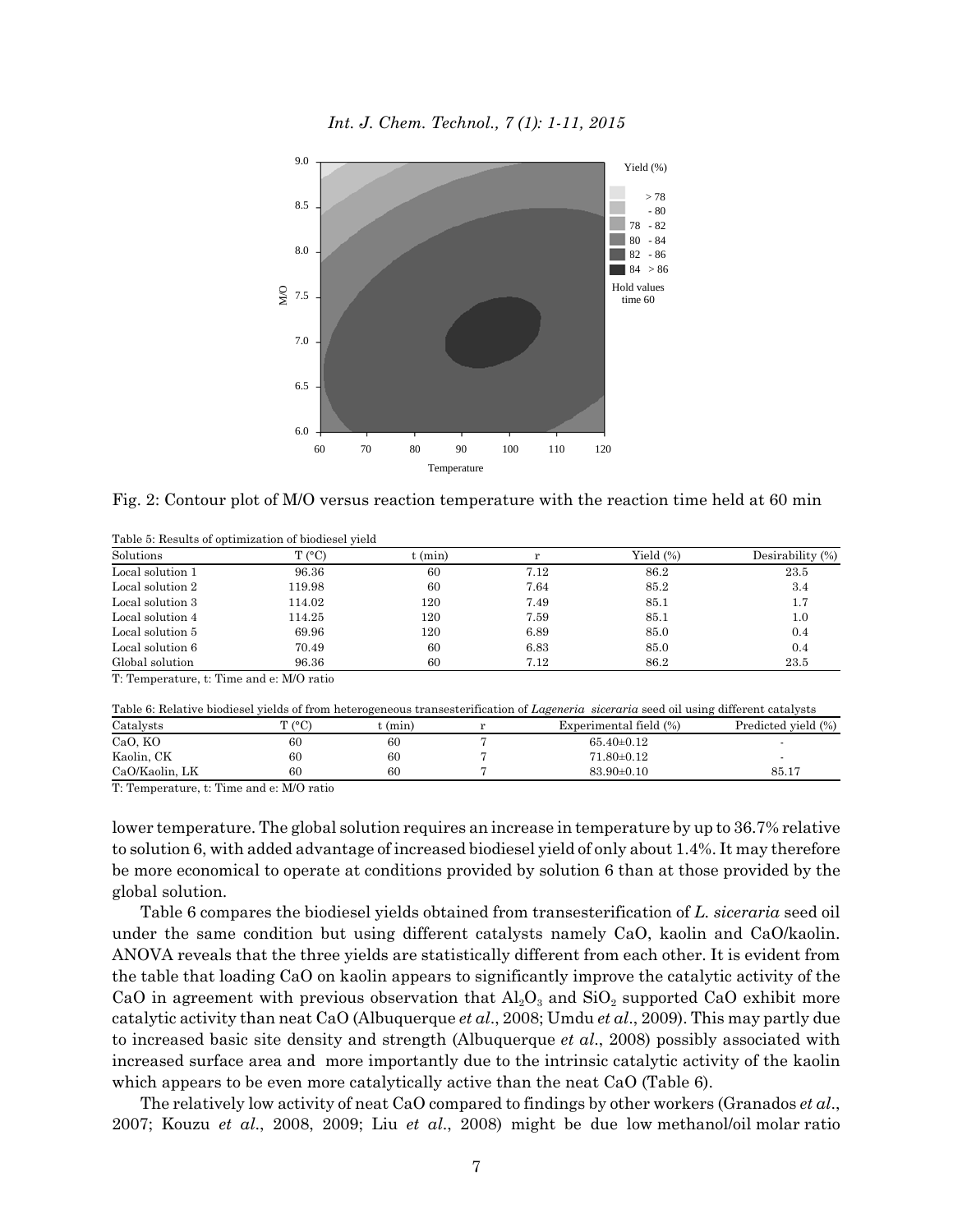employed. For example biodiesel yield of up to 93% was obtained from transesterification of sunflower oil using neat CaO catalyst at 60°C but using oil/methanol molar ratio of 1:13 (Granados *et al*., 2007). Kaolin, being an aluminosilicate like zeolites (Brito *et al*., 2007; Sharma *et al*., 2011; Suppes *et al*., 2004; Xie *et al*., 2007), has Lewis acid site, due to the vacant orbital on aluminum and could so serve as acid catalyst in the esterification process while CaO serves as base catalyst.

Table 7 gives the fuel properties of the biodiesel produced using CaO/Kaolin as based-acid catalyst. With the exception of Acid value and Cetane number, the other properties are within the standards of American Society for Testing and Materials (ASTM) and European Standard (ES) for biodiesel (Boey *et al*., 2011; Leung *et al*., 2010; Ramachandran *et al*., 2013). However, both acid value and Cetane number are important fuel properties to be neglected. Acid value indicates the level of free fatty acids in the biodiesel. High values are associated with corrosion of metallic engine part and could so significantly decrease the life span of the engine at the long run. Cetane number, on the other hand, determines the ignition delay of the fuel in Compression Ignition (CI) engines. The higher the Cetane number, the shorter the ignition delay and thus the more easily the fuel combust because of more complete combustion the fuel and less intense shock resulting in smooth and quiet running of the engine. Thus, the biodiesel here obtained from *L. siceraria* seeds may require additives such as 3-ethylhexyl nitrate and di-tert-butyl peroxide to enhance the CN.

**Composition and mineralogy of the catalyst:** The results of XRF analyses of CK, LK and spent LK show that the catalysts consist mainly of  $SiO<sub>2</sub>$  and  $Al<sub>2</sub>O<sub>3</sub>$ , with other oxide such CaO, Fe<sub>2</sub>O<sub>3</sub>, K<sub>2</sub>O, TiO<sub>2</sub> occurring as minor components. Loading CaO on kaolin increased the CaO content from 1.42-3.62%. This resulted in increased biodiesel yield of about 16.9%. CaO appears to be lost during reaction hence the relatively lower CaO content in the spent LK (Table 8).

| Values                                                   | Values           |
|----------------------------------------------------------|------------------|
| Specific gravity at $25^{\circ}$ C (g cm <sup>-3</sup> ) | 0.887            |
| API gravity                                              | 22               |
| Sulfur content (%)                                       | $0.012 \pm 0.01$ |
| Cloud point $(C)$                                        | $-3$             |
| Pour point $(C)$                                         | $-6$             |
| Kinematic viscosity at $(40^{\circ}$ C cSt)              | 4.4              |
| Aniline point $(^{\circ}C)$                              | 42.2             |
| Diesel index                                             | 24               |
| Acid value (mg $KOH/g$ )                                 | $1.9 + 0.12$     |
| Flash point $(C)$                                        | 90               |
| Iodine value $(g/100 g)$                                 | $7.3 \pm 0.02$   |
| Cetane number                                            | 27               |

Table 7: Fuel properties of the biodiesel produced from *Lageneria siceraria* seed oil

Table 8: Results of XRF analysis of calcined kaolin, fresh CaO/kaolin and spent LK

| Components (%)          | CК               | LK               | Spent LK         |
|-------------------------|------------------|------------------|------------------|
| SiO <sub>2</sub>        | $49.80 \pm 0.09$ | $46.52 \pm 0.09$ | $33.36 \pm 0.12$ |
| $\text{Al}_2\text{O}_3$ | $45.77 \pm 0.16$ | $43.12 \pm 0.19$ | $30.36 \pm 0.12$ |
| CaO                     | $1.42 \pm 0.00$  | $3.62 \pm 0.00$  | $2.95 \pm 0.00$  |
| $Fe_2O_3$               | $0.44 \pm 0.00$  | $0.46 \pm 0.00$  | $0.33 \pm 0.00$  |
| $K_2O$                  | $0.36 \pm 0.00$  | $0.46 \pm 0.00$  | $0.32 \pm 0.00$  |
| $Mn_2O_3$               | $0.16 \pm 0.00$  | $0.11 \pm 0.00$  | $0.12 \pm 0.00$  |
| TiO <sub>2</sub>        | $0.12 \pm 0.00$  | $0.11 \pm 0.00$  | $0.08 \pm 0.00$  |
| SO <sub>3</sub>         | $0.00 \pm 0.00$  | $0.07 \pm 0.00$  | $0.01 \pm 0.00$  |

CK: Calcined kaolin, LK: fresh CaO/kaolin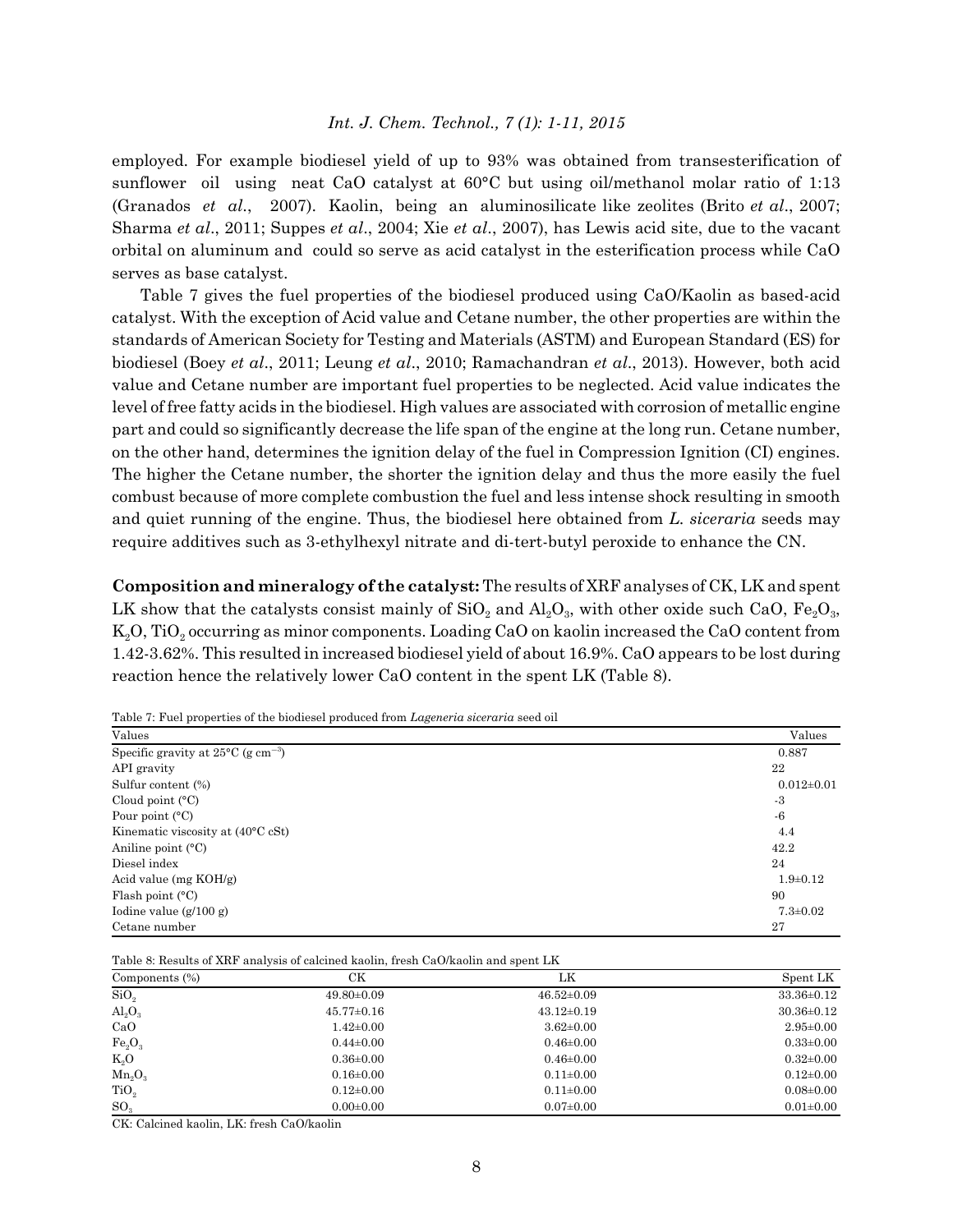# **CONCLUSION**

Calcium oxide supported on kaolin was used as heterogeneous catalyst to produce biodiesel from inedible oil from *Lageneria siceraria* seeds. The optimal and most economical process condition was discovered to be 70.5°C, 60 min and 6.83 for temperature, reaction time and methanol/oil molar ratio, respectively. Both neat CaO and kaolin were observed to catalyze the transesterification process, respectively. However, CaO supported on kaolin was observed to be more effective under the same conditions. The biodiesel produced using the catalyst was found to meet most of the EU and US specifications for biodiesel. In general, CaO/kaolin has been found to be a promising catalyst for heterogeneous catalysis of transesterification of vegetable oils into biodiesel.

### **REFERENCES**

- Agarwal, A.K., T. Gupta, P.C. Shukla and A. Dhar, 2015. Particulate emissions from biodiesel fuelled CI engines. Energy Conver. Manage., 94: 311-330.
- Albuquerque, M.C.G., I. Jimenez-Urbistondo, J. Santamaria-Gonzalez, J.M. Merida-Robles and R. Moreno-Tost *et al*., 2008. CaO supported on mesoporous silicas as basic catalysts for transesterification reactions. Applied Catal. A: Gen., 334: 35-43.
- Antolin, G., F.V. Tinaut, Y. Briceno, V. Castano, C. Perez and A.I. Ram*ı*rez, 2002. Optimisation of biodiesel production by sunflower oil transesterification. Bioresour. Technol., 83: 111-114.
- Ashraful, A.M., H.H. Masjuki, M.A. Kalam, I.M.R. Fattah, S. Imtenan, S.A. Shahir and H.M. Mobarak, 2014. Production and comparison of fuel properties, engine performance and emission characteristics of biodiesel from various Non-edible vegetable oils: A review. Energy Conver. Manage., 80: 202-228.
- Atabani, A.E., A.S. Silitonga, I.A. Badruddin, T.M.I. Mahlia, H.H. Masjuki ad S. Mekhilef, 2012. A Comprehensive Review on Biodiesel As An Alternative Energy Resource and its Characteristics. Renewable Sustainable Energy Rev., 16: 2070-2093.
- Boey, P.L., G.P. Maniam and S.A. Hamid, 2011. Performance of calcium oxide as a heterogeneous catalyst in biodiesel production: A review. Chem. Eng. J., 168: 15-22.
- Boon-anuwat, N.N., W. Kiatkittipong, F. Aiouache and S. Assabumrungrat, 2015. Process design of continuous biodiesel production by reactive distillation: Comparison between homogeneous and heterogeneous catalysts. Chem. Eng. Process.: Process Intensif., 92: 33-44.
- Borges, M.E. and L. Diaz, 2012. Recent developments on heterogeneous catalysts for biodiesel production by oil esterification and transesterification reactions: A review. Renewable Sustainable Energy Rev., 16: 2839-2849.
- Brito, A., M.E. Borges and N. Otero, 2007. Zeolite Y as a heterogeneous catalyst in biodiesel fuel production from used vegetable oil. Energy Fuels, 21: 3280-3283.
- Chouhan, A.S. and A.K. Sarma, 2011. Modern heterogeneous catalysts for biodiesel production: A comprehensive review. Renewable Sustainable Energy Rev., 15: 4378-4399.
- Daud, N.M., S.R.S. Abdullah, H.A. Hasan and Z. Yaakob, 2015. Production of biodiesel and its wastewater treatment technologies: A review. Process Safety Environ. Protect., 94: 487-508.
- Dwivedi, G., S. Jain and M.P. Sharma, 2011. Impact analysis of biodiesel on engine performance-A review. Renewable Sustainable Energy Rev., 15: 4633-4641.
- Freedman, B., E.H. Pryde and T.L. Mounts, 1984. Variables affecting the yields of fatty esters from transesterified vegetable oils. J. Am. Oil Chem. Soc., 61: 1638-1643.
- Galadima, A. and O. Muraza, 2014. Biodiesel production from algae by using heterogeneous catalysts: A critical review. Energy, 78: 72-83.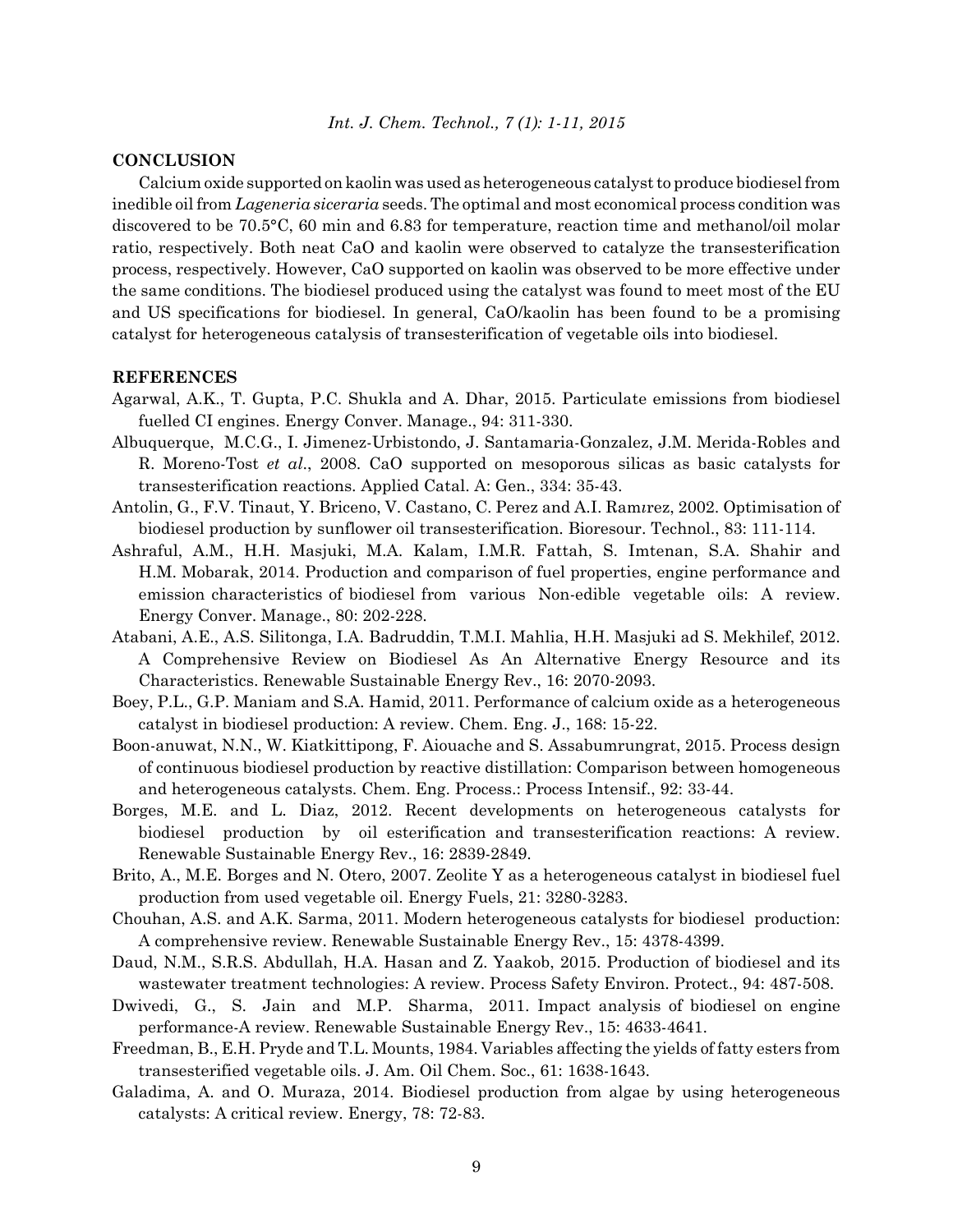- Granados, M.L., M.D.Z. Poves, D.M. Alonso, R. Mariscal and F.C. Galisteo *et al*., 2007. Biodiesel from sunflower oil by using activated calcium oxide. Applied Catal. B: Environ., 73: 317-326.
- Gui, M.M., K.T. Lee and S. Bhatia, 2008. Feasibility of edible oil vs. non-edible oil vs. waste edible oil as biodiesel feedstock. Energy, 33: 1646-1653.
- Gurunathan, B. and A. Ravi, 2015. Biodiesel production from waste cooking oil using copper doped zinc oxide nanocomposite as heterogeneous catalyst. Bioresour. Technol., 188: 124-127.
- Haas, M.J., 2005a. Biodiesel production from canolla oil. Fuel Process. Technol., 86: 1087-1096.
- Haas, M.J., 2005b. Improving the economics of biodiesel production through the use of low value lipids as feedstocks: Vegetable oil soapstock. Fuel Process. Technol., 86: 1087-1096.
- Hoekman, S.K., A. Broch, C. Robbins, E. Ceniceros and M. Natarajan, 2012. Review of biodiesel composition, properties and specifications. Renewable Sustainable Energy Rev., 16: 143-169.
- Ilgen, O. and A.N. Akin, 2009. Heterogeneous superacid catalyst  $SO42\text{-}ZrO_2$ . Energy Fuels, 23: 569-572.
- Issariyakul, T., M.G. Kulkarni, L.C. Meher, A.K. Dalai and N.N. Bakhshi, 2008. Biodiesel production from mixtures of canola oil and used cooking oil. Chem. Eng. J., 140: 77-85.
- Kim, H.J., B.S. Kang, M.J. Kim, Y.M. Park, D.K. Kim, J.S. Lee and K.Y. Lee, 2004. Transesterification of vegetable oil to biodiesel using heterogeneous base catalyst. Catalysis Today, 93-95: 315-320.
- Koh, M.Y. and T.I.M. Ghazi, 2011. A review of biodiesel production from *Jatropha curcas* L. oil. Renewable Sustainable Energy Rev., 15: 2240-2251.
- Konwar, L.J., J. Boro and D. Deka, 2014. Review on latest developments in biodiesel production using carbon-based catalysts. Renewable Sustainable Energy Rev., 29: 546-564.
- Kouzu, M., T. Kasuno, M. Tajika, Y. Sugimoto, S. Yamanaka and J. Hidaka, 2008. Calcium oxide as a solid base catalyst for transesterification of soybean oil and its application to biodiesel production. Fuel, 87: 2789-2806.
- Kouzu, M., S.Y. Yamanaka, J.S. Hidaka and M. Tsunomori, 2009. Heterogeneous catalysis of calcium oxide used for transesterification of soybean oil with refluxing methanol. Applied Catal. A: General, 355: 94-99.
- Kouzu, M. and J.S. Hidaka, 2012. Transesterification of vegetable oil into biodiesel catalyzed by CaO: A review. Fuel, 93: 1-12.
- Leung, D.Y.C. and Y. Guo, 2006. Transesterification of neat and used frying oil: Optimization for biodiesel production. Fuel Process. Technol., 87: 883-890.
- Leung, D.Y.C., X. Wu and M.K.H. Leung, 2010. A review on biodiesel production using catalyzed transesterification. Applied Energy, 87: 1083-1095.
- Li, E. and V. Rudolph, 2007. Transesterification of vegetable oil to biodiesel over MgO-functionalized mesoporous catalysts. Energy Fuels, 22: 145-149.
- Liu, X., H. He, Y. Wang, S. Zhu and X. Piao, 2008. Transesterification of soybean oil to biodiesel using CaO as a solid base catalyst. Fuel, 87: 216-221.
- Ramachandran, K., T. Suganya, N.N. Gandhi and S. Renganathan, 2013. Recent developments for biodiesel production by ultrasonic assist transesterification using different heterogeneous catalyst: A review. Renewable Sustainable Energy Rev., 22: 410-418.
- Ramos, M.J., A. Kasas, L. Rodriguez, R. Romero and P. Perez, 2008. Hydrogenation and isomerization over zinc oxide. Bioenergy Resour., 346: 79-85.
- Sani, Y.M., W.M.A.W. Daud and A.R.A. Aziz, 2014. Activity of solid acid catalysts for biodiesel production: A critical review. Applied Catal. A: Gen., 470: 140-161.